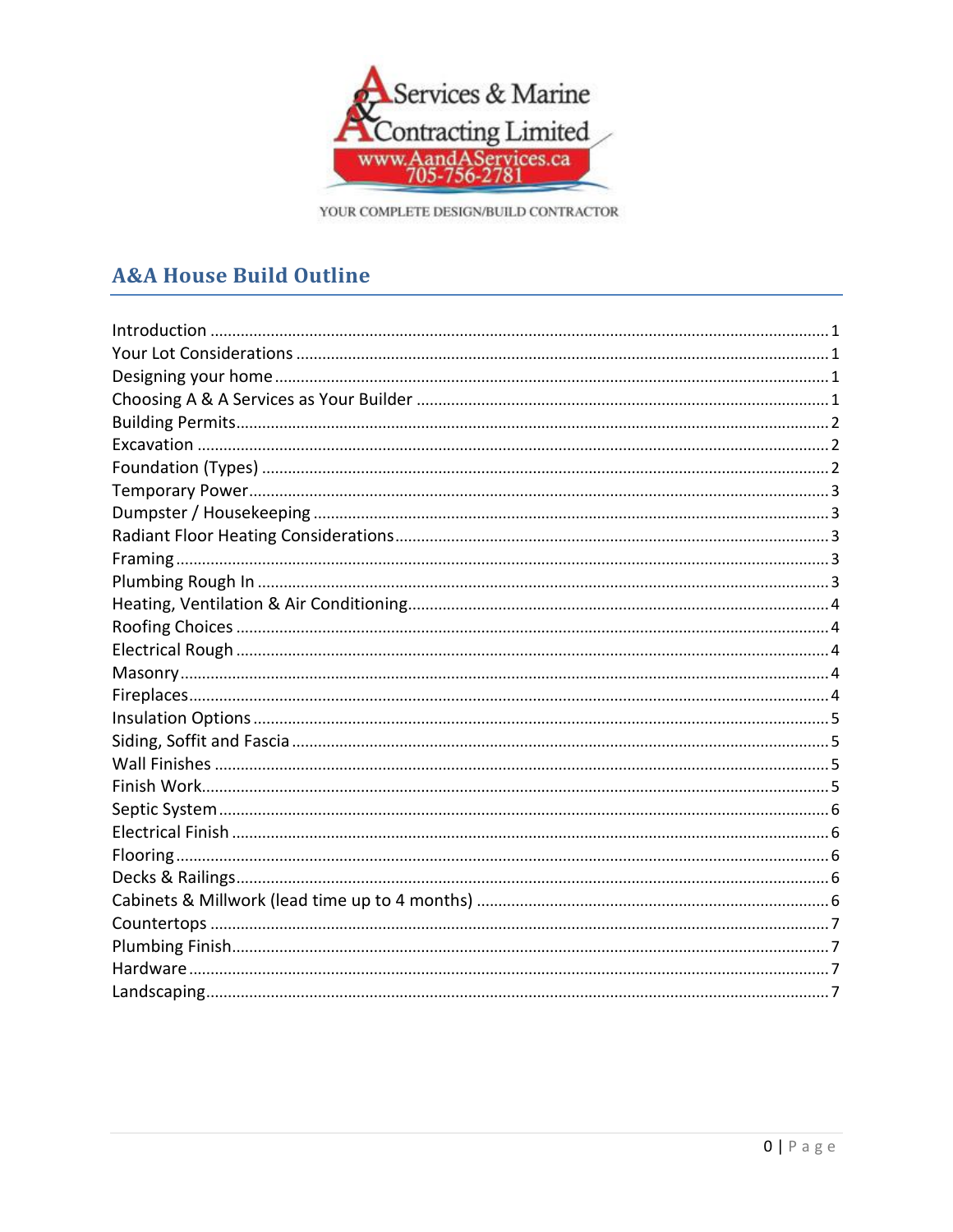

### <span id="page-1-0"></span>**Introduction**

Armin Grigaitis has been the owner of A & A Services and Marine Contracting Limited, providing services for South East Georgian Bay since 1975.

When moving into the building construction, Armin has been in involved in many of the projects in Honey Harbour, big and small.

We would love to be a part of your project build, helping your dream become a reality.

## <span id="page-1-1"></span>**Your Lot Considerations**

- A copy of the lot survey is required
- Building square footage is limited to specific lot coverage rules
- Are rules that dictate building heights & styles perhaps styles
- Owning the Shore Road Allowance (for additional lot size)
- Site works required (Septic, Hydro, Docks, roadways, landscaping)

#### <span id="page-1-2"></span>**Designing your home**

- This is the fun albeit challenging aspect of the project.
- Must have's based on your needs (in order of importance)
- Pictures/examples of buildings styles you like
- Climate, local building techniques,
- regional styles, local building codes, etc. all make important influences on the design of your house. A & A has experience that relates to your project and will design your house accordingly.
- A&A can design your building with BCIN approval & submit permit applications
- A&A can advise on design changes resulting in a less expensive build

## <span id="page-1-3"></span>**Choosing A & A Services as Your Builder**

Choosing the right builder is probably the most important decision you will make - so make sure you do your homework.

- A & A has conducted Business & lived in the area since 1975
- Proven track record we encourage you to speak to our customers for feedback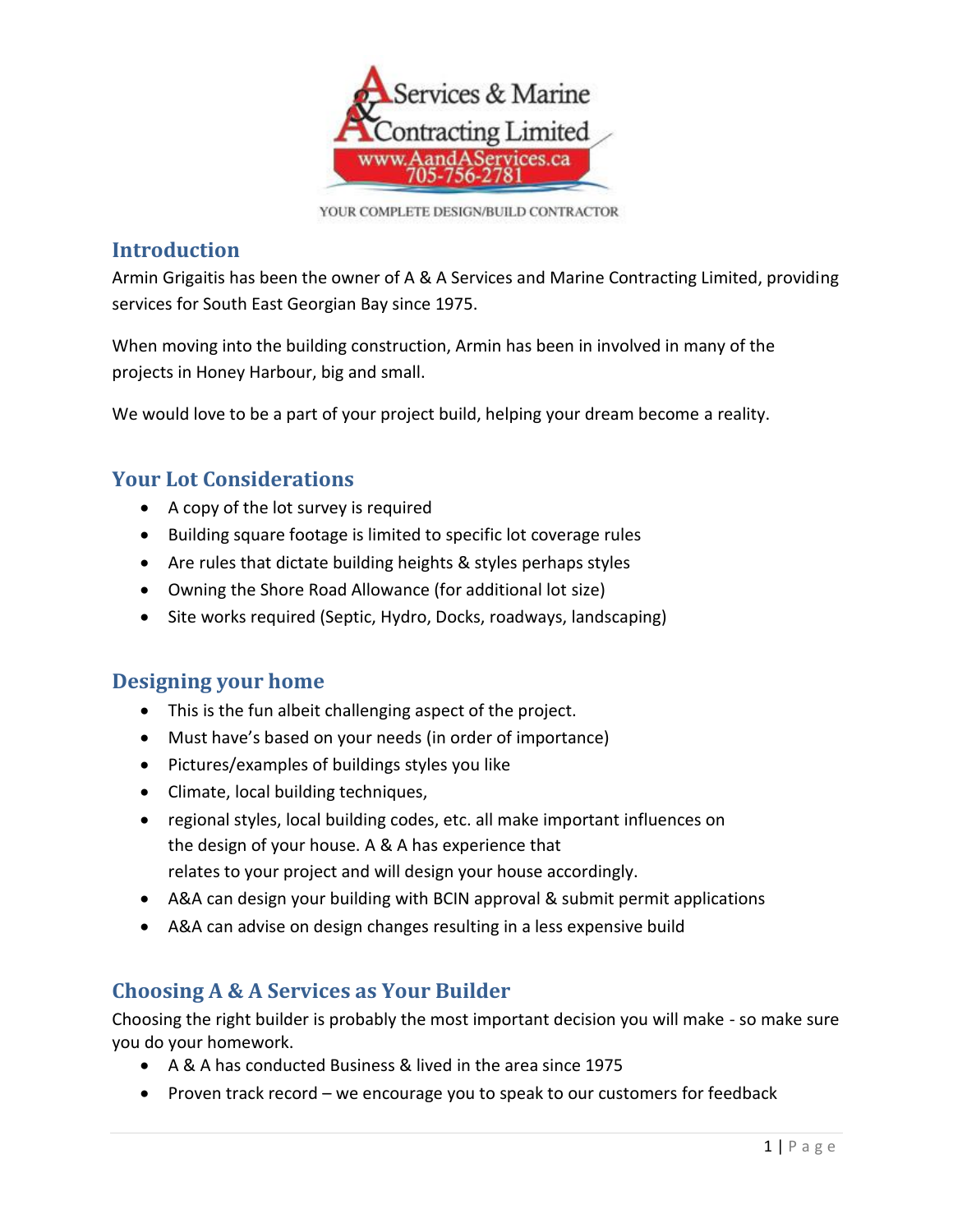

- A & A is happy to show you prior projects to demonstrate our quality level of finish
- Our contract is fair and succinct, we can discuss all aspects of the contract
- A & A is WSIB compliant with emphasis on our safety program and training
- A & A is properly insured, protecting interests of the homeowner
- A & A meets local, provincial & federal standards for builders & employers

## <span id="page-2-0"></span>**Building Permits**

- A & A Services can apply for permits on your behalf, understanding local Township requirements
- A & A Services can work on your behalf with local Cottage Associations, understanding the requirements set forth by the Official Plan, and has an understanding of the Species at risk
- Septic permits, design, requirements, choices

#### <span id="page-2-1"></span>**Excavation**

- Staking lot (Surveyor) in relation to staked property lines, set backs
- Blasting if/when required, be aware of local blasting rules
- Fill, if required

## **Footings**

- Wood forms, poured concrete 4' in which the building is supported (load bearing)
- Building department inspection required
- Re-enforced rebar

## <span id="page-2-2"></span>**Foundation (Types)**

- Poured (cement truck Is barged to site, then pumped)
- Block
- ICF (Insulated Concrete Forms)
- Piers
- Sump pump, if required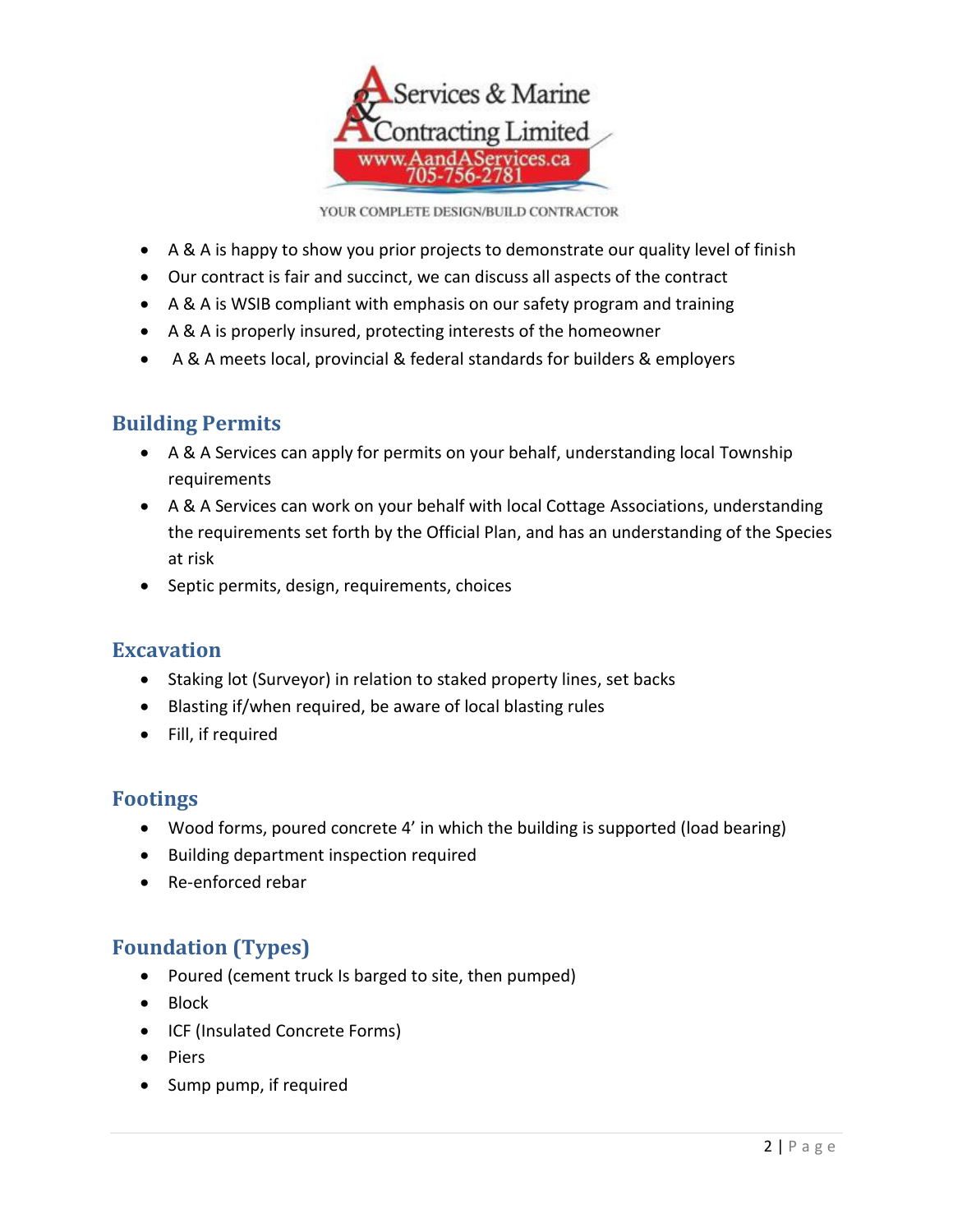

• Spray foam, waterproof barrier options

## <span id="page-3-0"></span>**Temporary Power**

- after the foundation is in, the framers (and others) will need it.
- The temporary power pole often is hooked up by your electrician -
- final hookup is done when the hydro comes to the site and sets the meter in the power pole

#### <span id="page-3-1"></span>**Dumpster / Housekeeping**

- if acceptable, some combustible materials burned on site
- it is important to keep a clean, safe worksite

#### <span id="page-3-2"></span>**Radiant Floor Heating Considerations**

- Hydronic (water tubes & boiler) Advantages: more efficient to run, more comfortable than a forced air system, and there is a more consistent temperature throughout the room.
- **•** Electric

#### <span id="page-3-3"></span>**Framing**

- The building now takes shape. Small layout changes can be made.
- The window openings are detailed on the drawings and windows and doors & siding have been

## <span id="page-3-4"></span>**Plumbing Rough In**

- Fixtures & layout must be decided early location of pipes critical so finished fixtures fit in the room properly
- Decisions on soft water vs. hard water feeds e.g. Ice maker & kitchen sink need to be determined
- Waterlines are roughed in under footings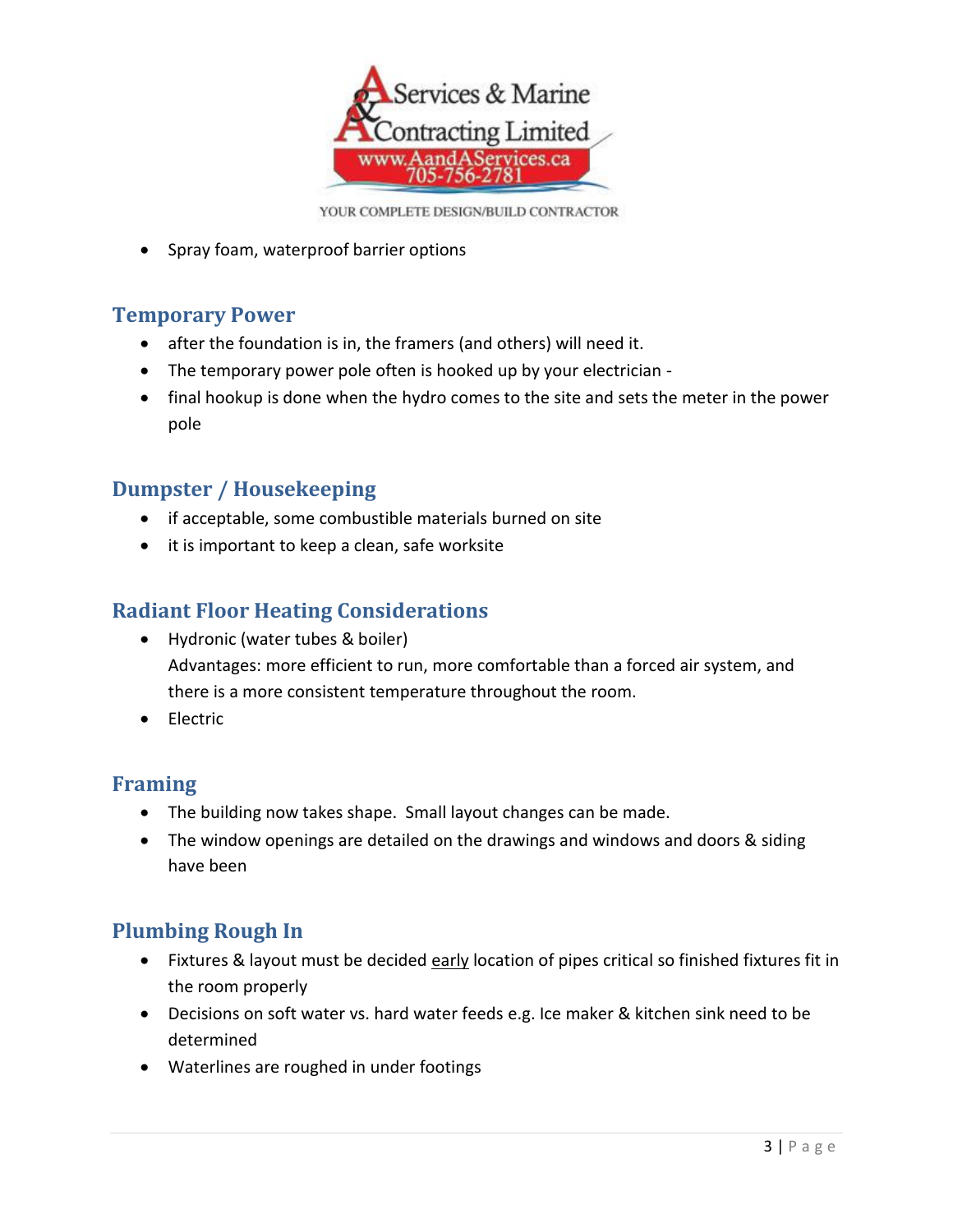

## <span id="page-4-0"></span>**Heating, Ventilation & Air Conditioning**

- HVAC rough-in consists of running all air supply lines (Heating & AC) and cold air returns, installing the furnace & running gas lines to appliances, BBQ and fireplaces (if required)
- New building codes re: high efficiency furnace and A/C units are now in place. A calculation is required in conjunction with window specifications and other considerations. (SEER rating?)
- Other considerations: remote control heat settings

## <span id="page-4-1"></span>**Roofing Choices**

- Architectural fiberglass shingles
- Asphalt shingles
- Cedar shakes/Cedar shingles
- Steel roof

## <span id="page-4-2"></span>**Electrical Rough**

 plan out the layout of all the various electrical items - lights, switches (single & three way), outlets, ceiling fans, CAT5 (phone & data) & coax (satellite &

cable), built in speakers, etc.

• It is a good idea to have the light fixtures on hand to confirm wiring requirements.

#### <span id="page-4-3"></span>**Masonry**

- This is a very permanent part of the design process
- Look for pictures brick, rock or synthetic rock style that you like

#### <span id="page-4-4"></span>**Fireplaces**

- direct vent natural gas or propane
- wood-burning
- finishing material: brick, rock, tile or synthetic rock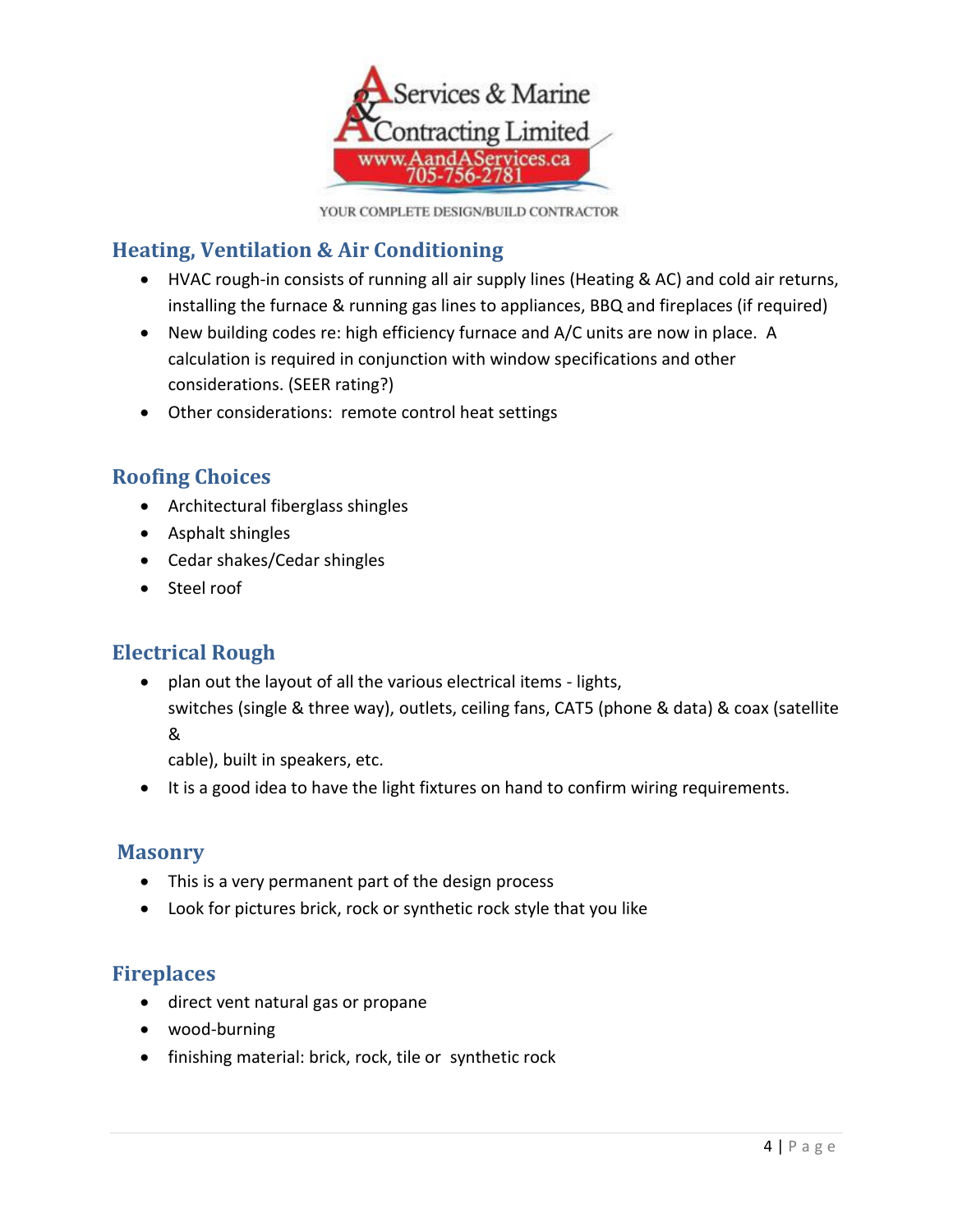

## <span id="page-5-0"></span>**Insulation Options**

- fiberglass bats
- Blown in insulation for applications such as attic
- Spray foam insulation (closed cell & open cell options depending on area)
- Noise reduction insulation between rooms
- If the building is "seasonal" insulation is not required however if ANY insulation is used in ANY area – all insulation must meet Ontario Building Code standards

## <span id="page-5-1"></span>**Siding, Soffit and Fascia**

- Aluminum
- Wood
- Composite

#### <span id="page-5-2"></span>**Wall Finishes**

- Drywall
- Wood (various)
- Bead Board
- Various types of tile
- Various types of stone

#### <span id="page-5-3"></span>**Finish Work**

- Interior door styles & material choices
- Trim styles & Material Type (baseboard, window & sills)
- Stairs style & material choices
- Paint
- Closet finishes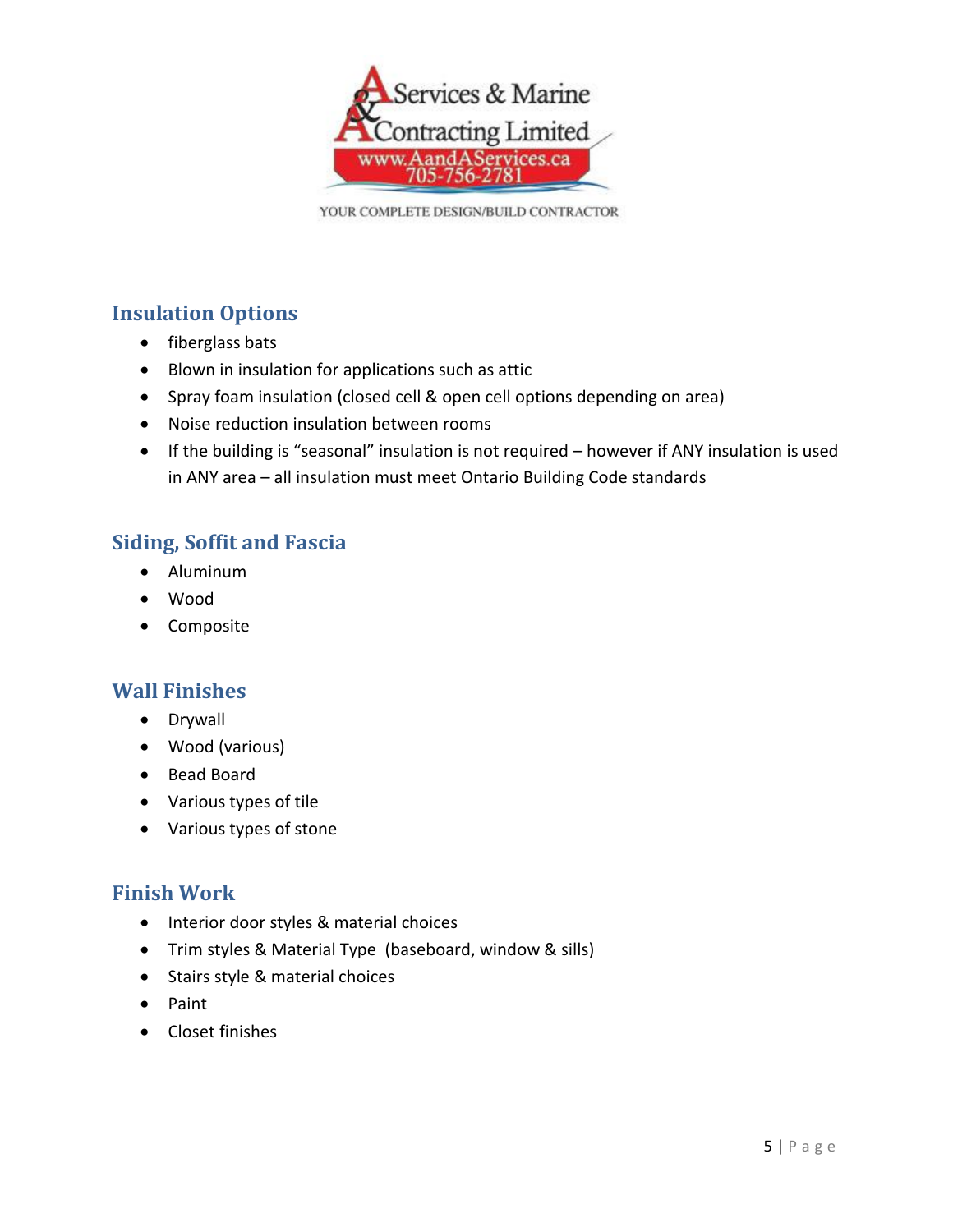

### <span id="page-6-0"></span>**Septic System**

- Size of tank (based on fixture units served)
- Type of system (conventional or Eco Flow)

## <span id="page-6-1"></span>**Electrical Finish**

- Switches, outlets, lights, dimmers etc.
- recessed lights
- motion sensors (closets, pantry, exterior)
- Backup power system (Generator to run select items: furnace, fridge, kitchen & great room lights, bath lights, etc.)

### <span id="page-6-2"></span>**Flooring**

- Hardwood Floors
- Tile
- Stone
- Rolled goods
- Laminate
- Carpet

#### <span id="page-6-3"></span>**Decks & Railings**

- Cedar (various grades)
- Pressure treated
- Trex composite
- Railing style & material choices

## <span id="page-6-4"></span>**Cabinets & Millwork (lead time up to 4 months)**

- cabinetry in the kitchen (appliances chosen at this point)
- Vanities for bathrooms
- Bookcases, entertainment center for the great room
- cabinetry for the laundry room